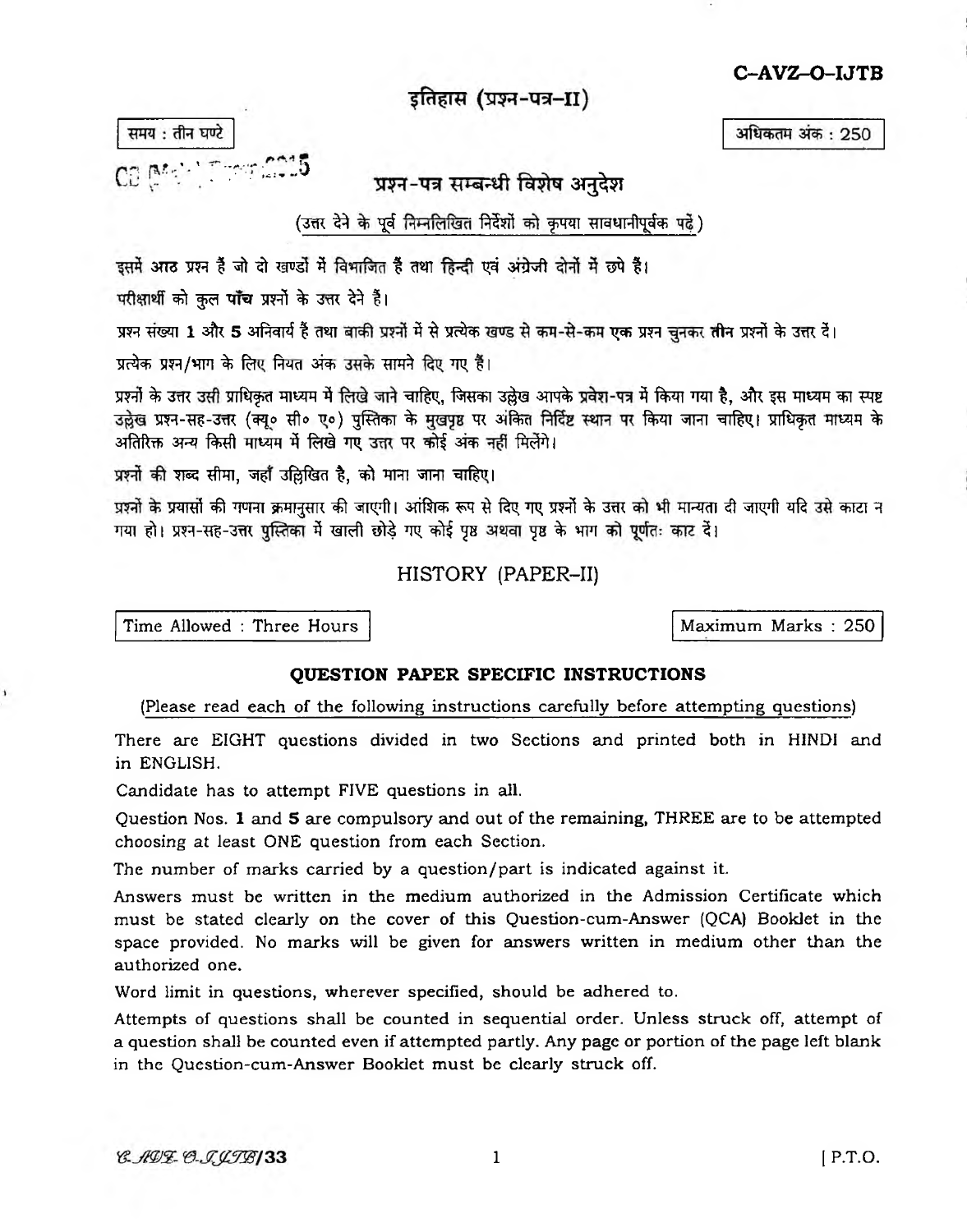1. निम्नलिखित कथनों में प्रत्येक का लगभग 150 शब्दों में समालोचनात्मक परीक्षण कीजिए :

**Critically examine the following statements in about** *150* **words each : 10x5=50**

*(a)* 'पंजाब का समामेलन, महाराजा रणजीत सिंह की मृत्यु के पश्चात् आरंभ की गई एक व्यापक उत्तर-पश्चिमी **^ M cT ^frfcl ^1 \*TRT «ni"**

**"Annexation of Punjab was part of a broad north-west frontier policy set in motion after the exit of Maharaja Ranjit Singh."**

*(b)* " रेगुलेटिंग ऐक्ट (1773), पिट इंडिया ऐक्ट (1784) तथा अन्ततः 1833 के चार्टर ऐक्ट ने ईस्ट इंडिया कम्पनी  $\vec{a}$  भारत में उसके पहले की राजनीतिक एवं आर्थिक शक्ति की एक छाया मात्र बना दिया था।''

**"The Regulating Act (1773), the Pitt's India Act (1784) and eventually the Charter Act of 1833 left the East India Company as a mere shadow of its earlier political and economic power in India."**

*(c)* "1859–60 का नील विद्रोह राष्ट्रीय स्वाधीनता आंदोलन के हमारे इतिहास में अत्यंत महत्त्वपूर्ण स्थान रखता है। 'हमारे उपनिवेश-विरोधी संघर्ष के इतिहास में सर्वप्रथम उसकी दो स्वतंत्र धाराए<del>ँ स्</del>वतःस्फूर्त कृषक प्रतिरोध एवं  $\frac{1}{2}$  कुषकों के समर्थन में संवैधानिक आंदोलन-परस्पर सम्पर्क में आईं।''

**The Indigo Revolt of 1859-60 holds a very significant place in our history of national liberation movement. For the first time in the history of our anticolonial struggle, its two independent currents— spontaneous peasant resistance and constitutional agitation in defence of the peasantry— came into mutual contact."**

*(d)* ''बम एवं गुप्त समिति तथा सक्रियता एवं बलिदान के माध्यम से प्रचार के विचार मात्र, पश्चिम से आयात हुए थे।''

**"The very idea of the bomb and the secret society, and of propaganda through action and sacrifice were imports from the West."**

*(e)* "सर्वत्र मजबूत विरोध के बावजूद रॉलेट विधान को अस्तित्व में बनाए रखना राष्ट्र का अपमान है। राष्ट्रीय गौरव की सांत्वना के लिए उसका निरसन करना आवश्यक है।''

**"This retention of Rowlatt legislation in the teeth of universal opposition is an affront to the nation. Its repeal is necessary to appease national honour."**

2. *(a)* ''स्वामी दयानन्द का दर्शन अतिवाद एवं सामाजिक आमूल परिवर्तनवाद, दोनों तत्त्वों का प्रतिनिधित्व करता है।'' प्रमाणित कीजिए।

> **"Swami Dayananda's philosophy represents both elements of extremism and social radicalism." Substantiate. 20**

*(b)* "भारत छोड़ो आंदोलन को 'स्वतःस्फूर्त क्रांति' के रूप में चित्रित करना आंशिक व्याख्या होगी, उसी प्रकार उसे गाँधीवादी सत्याग्रह आंदोलनों के चरम बिंदु के रूप में देखना भी।" स्पष्ट कीजिए।

**"To characterize the Quit India Movement as 'Spontaneous Revolution' would be partial interpretation, so also would be to look up at it as the culmination of Gandhian Satyagraha movements." Elucidate. 20**

 $\ddot{h}$ 

 $\frac{11}{41}$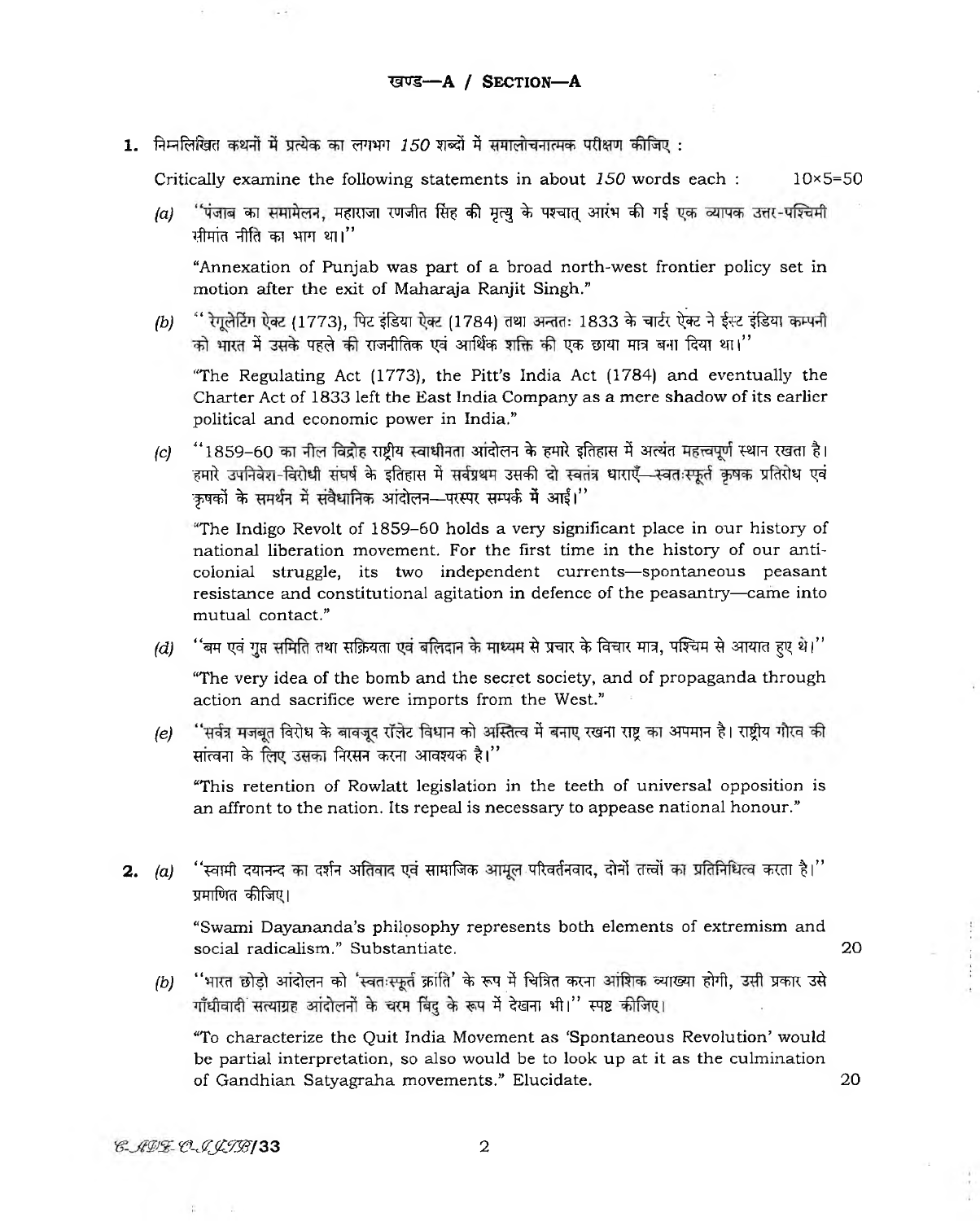*(C)* **" T O c ff 1920 ^ 1930 % 3 HRcl 3 JilRhJtllefl** 3**Z f e j f t r a J3T1 1 ^ TT^fa** आंदोलन को मौलिक दष्टि से परिवर्तित करने की दिशा में योगदान दिया।'' समालोचनात्मक परीक्षण कीजिए।

**"A powerful left-wing group developed in India in the late 1920s and 1930s, contributing to the radicalization of national movement." Critically examine. 10**

3. (a) <sup>"</sup>ब्रिटिश उपनिवेशवाद के शक्तिशाली प्रणोद के अधीन भारतीय अर्थव्यवस्था का औपनिवेशिक अर्थव्यवस्था के रूप में रूपांतरण हो गया, जिसकी संरचना ब्रिटेन की तीव्र विकसित हो रही औद्योगिक अर्थव्यवस्था की आवश्यकताओं के द्वारा निर्धारित हई।" परीक्षण कीजिए।

> **"Under the forceful thrust of British colonialism, Indian economy was transformed into a colonial one, the structure of which was determined by the requirements of Britain's fast developing industrial economy." Examine. 20**

*(b)* ''जेम्स मिल, उपयोगितावादी दर्शन के जोरदार प्रचारक, ने भारतीय समाज की क्रांति केवलमात्र 'कानून के शस्त्र' के माध्यम से लाने का प्रस्ताव किया। परंतु वास्तविक नीति-निर्धारण में, औपनिवेशिक राज्य से ज्यादा, अन्य **31** *'m ^* **^ 3 # ^ ^Jcft ^ TO**

**"James Mill, the apostle of utilitarian philosophy, proposed a revolution of** Indian society through the 'weapon of law' solely. But in actual policy framing, **other influences and considerations weighed much more than the colonial State." Elucidate. 20**

*(c)* **% ftsrT?** *w^\* **^** *-\$[* **^ Isrf^i** *ww\* **^** समाप्ति के रूप में चिहित किया गया।" व्याख्या कीजिए।

**"The Royal Indian Navy Revolt was seen as an event which marked the end of the British rule almost as finally as Independence Day." Explain. 10**

4. (a) राष्ट्रवादी अवस्था के दौरान कृषक आंदोलनों के स्वरूप का विश्लेषण कीजिए तथा उनकी कमियों को उजागर **^ t f^ !**

> **Analyze the nature of peasant movements during the nationalist phase and bring out their shortcomings.** 20

*(b)* ''जवाहरलाल नेहरू ने, एक घोषित समाजवादी होते हुए भी, एक यथार्थ व्यवहारवादी की तरह, एक नवीन भारत के निर्माण के लिए भवन शिला-खण्डों को उपलब्ध करवाने पर ध्यान केन्द्रित किया।'' परीक्षण कीजिए।

**"Jawaharlal Nehru, though a declared socialist, was pragmatist enough to focus on providing building blocks to the making of a new India." Examine. 20**

*(c)* "यद्यपि 1935 के भारत सरकार अधिनियम ने द्वैधशासन के स्थान पर प्रांतीय स्वायत्तता को स्थापित किया, तथापि गवर्नर को प्रदत्त अधिभावी शक्तियों ने स्वायत्तता की आत्मा को कमजोर कर दिया।'' सविस्तार स्पष्ट कीजिए।

**"Although the Government of India Act of 1935 replaced dyarchy with Provincial Autonomy, the overriding powers of the Governor diluted the spirit of autonomy." Elucidate.** 10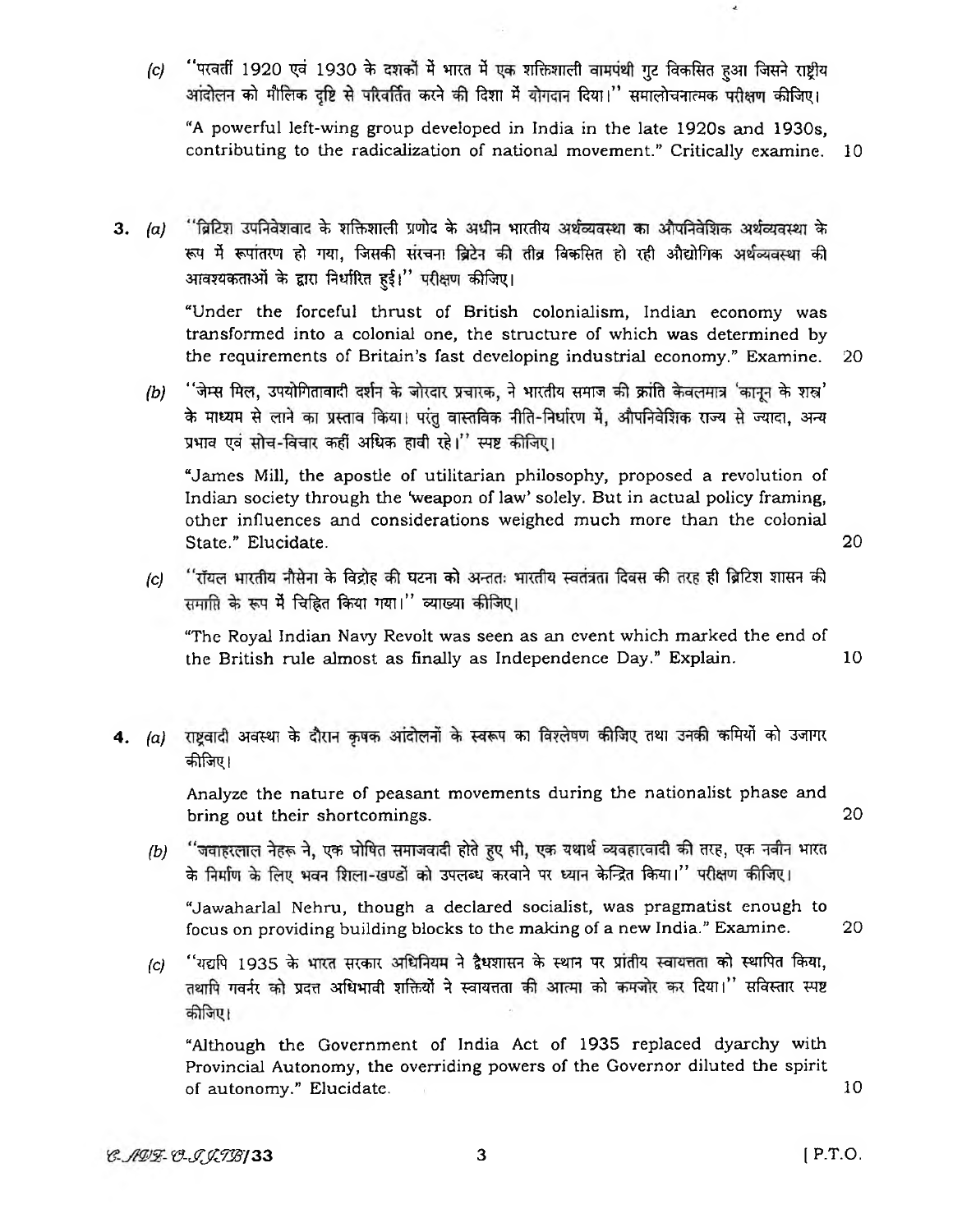5. निम्नलिखित कथनों में प्रत्येक का लगभग 150 शब्दों में समालोचनात्मक परीक्षण कीजिए :

Critically examine the following statements in about 150 words each : 10×5=50

*(a)* "ब्रिटेन की तुलना में फ्रांस नये समाजवादी सिद्धांतों एवं आंदोलनों के उद्भव के लिए अधिक उपजाऊ भूमि था, चाहे साकार परिणामों की दृष्टि से ब्रिटेन की तुलना में फ्रांस में उनका कम फलदायी असर रहा हो।''

**"France was even more fertile than Britain in producing new socialist theories and movements, though bore less concrete results in France than Britain."**

*(b)* "फ्रांस में एस्टेट्स जनरल के अधिवेशन के पूर्व ही नवीन भव्य भवन को शीघ्र कमजोर करने वाले विविध अंतर्विरोधों के स्वर मुखर हो चुके थे। एस्टेट्स के आंतरिक संघर्ष अपने आप ही प्रकट हुए थे।"

**"The multiple contradictions that quickly undermined the new edifice, had been expressed even before the meeting of the Estates General in France. The internal conflict among Estates had manifested itself."**

*(c)* "जुलाई क्रांति (1830) के नाम से प्रसिद्ध समस्त घटना पूर्ण जनतंत्र की स्थापना के लिए न होकर, पुनःप्रतिष्ठित " बूबों की अभिजातवर्गीय और पादरीवादी अभिवृत्ति से मुक्ति पाने के लिए लड़ी और जीती गई थी।

**"The whole episode that is known as the July Revolution (1830) was fought and won not for the establishment of an extreme democracy but to get rid of the aristocratic and clericalist attitude of the restored Bourbons."**

*(d)* "मेजिनी की इटली की राष्ट्रीयता की संकल्पना बहिष्कारवादी नहीं थी और उसका प्रधान आदर्श समस्त मानवजाति की नैतिक एकता को पुनर्निर्मित करने का था।''

**"Mazzini's conception of Italian nationality was not exclusive and his dominant ideal was the recreation of moral unity of mankind."**

*(e)* ''महाद्वीपीय नाकाबंदी ग्रेट ब्रिटेन को आर्थिक रूप से पराजित करने का एक ग़लत सोचा विचार था।''

**"The Continental Blockade was a misconceived idea of economically defeating Great Britain."**

6. (a) "बर्लिन काँग्रेस (1878) पूर्वी समस्या के ताले को खोलने में असफल रही। यद्यपि बर्लिन संधि के बाद करीबन तीन दशकों तक यूरोप में कोई बड़ा युद्ध नहीं लड़ा गया, तथापि भविष्य में लड़े जाने वाले बहत-से युद्धों के बीज इस संधि में निहित थे।" समालोचनात्मक मूल्यांकन कीजिए।

**"The Berlin Congress (1878) failed to unlock the Eastern Question. Though there was no major war in Europe for nearly three decades after the Treaty of Berlin, it contained the seeds of many future wars." Critically evaluate. 20**

- 
- *(b)* ''अफ्रीका का इतिहास केवलमात्र यूरोपीय एवं अमरीकी इतिहास के मोटे शीर्षकों के अंतर्गत विस्तार या केवल उप-प्रकरण के रूप में दिखाई देता है। इस इतिहास-लेखन के अनुसार, यूरोपीय छीना-झपटी के पूर्व अफ्रीका इतिहास-विहीन प्रतीत होता है।'' स्पष्ट कीजिए।

**"History of Africa appears to be simply an extension or mere sub-theme under the broad headings of European and American history. According to this historiography, Africa seems to be without any history before the European scramble." Elucidate. 20**